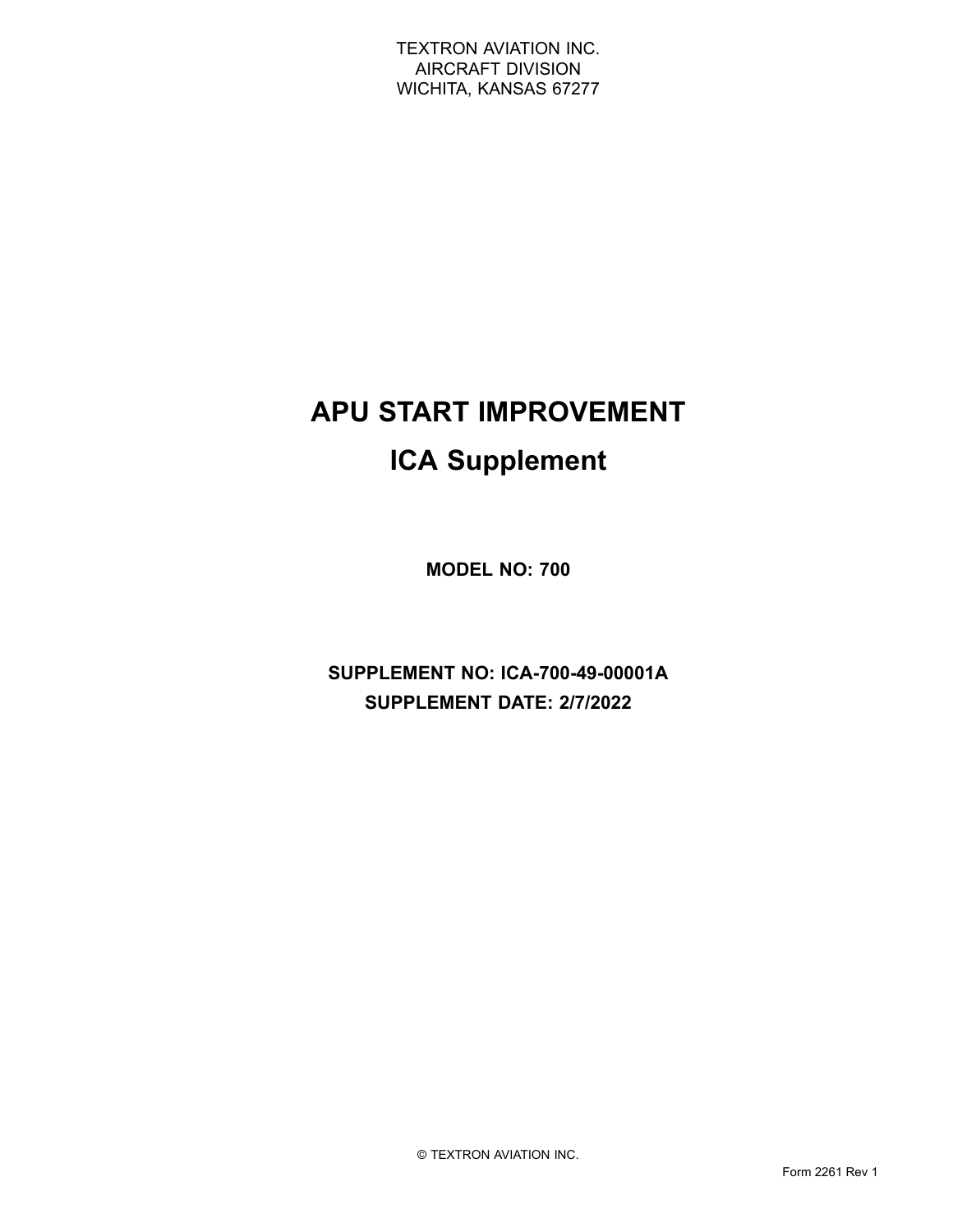#### **REVISIONS**

| ICA-700-49-00001                                                                                                                                                   | Rev: A             | Date: Feb 7/2022 |  |
|--------------------------------------------------------------------------------------------------------------------------------------------------------------------|--------------------|------------------|--|
| <b>ICA Summary</b>                                                                                                                                                 | Pages 1-2          |                  |  |
| <b>Manuals Affected</b>                                                                                                                                            | <b>Description</b> | <b>Title</b>     |  |
| Model 700 Electrical Wiring Interconnect System (EWIS) Manual                                                                                                      |                    |                  |  |
| This ICA supplement was incorporated in Revision 3 of the Model 700 Electrical Wiring Interconnect<br>System (EWIS) Manual rendering this ICA Supplement Obsolete. |                    |                  |  |
| Appendix A: Illustrated Parts<br>Catalog                                                                                                                           | <b>NOT USED</b>    |                  |  |
| Appendix B: Wiring Diagram<br>Manual                                                                                                                               |                    |                  |  |
| This ICA supplement was incorporated in Revision A1 of the Model 700 Wiring Diagram Manual<br>rendering this ICA Supplement Appendix Obsolete.                     |                    |                  |  |

| ICA-700-49-00001                                                                                                                                                                                                                                                                                         | $Rev: -$                                                   | Date: Sep 22/2020                                    |  |
|----------------------------------------------------------------------------------------------------------------------------------------------------------------------------------------------------------------------------------------------------------------------------------------------------------|------------------------------------------------------------|------------------------------------------------------|--|
| <b>ICA Summary</b>                                                                                                                                                                                                                                                                                       | Pages 1-6                                                  |                                                      |  |
| <b>Manuals Affected</b>                                                                                                                                                                                                                                                                                  | <b>Description</b>                                         | <b>Title</b>                                         |  |
|                                                                                                                                                                                                                                                                                                          | Introduction<br>page 1                                     | List of Revisions                                    |  |
| Model 700 Electrical Wiring<br>Interconnect System (EWIS)<br><b>Manual Revision 3</b>                                                                                                                                                                                                                    | Introduction<br>pages 1 and<br>2                           | <b>Revision Summary/Highlights</b>                   |  |
| <b>NOTE:</b><br>Refer to the Model 700<br><b>Electrical Wiring Interconnect</b><br><b>System Manual Revision 3</b><br>and above.                                                                                                                                                                         | 20-70-05 pages<br>201-215                                  | <b>EWIS Identification - Maintenance Practices</b>   |  |
|                                                                                                                                                                                                                                                                                                          | 20-75-05 pages<br>201-286                                  | Electrical Connectors - Maintenance Practices        |  |
|                                                                                                                                                                                                                                                                                                          | 24-60-00 pages<br>$1 - 45$                                 | Electrical Load Analysis - Description and Operation |  |
| Added revision 3 of the Electrical Wiring Interconnect System (EWIS) Manual.<br>$\bullet$<br>Refer to the Revision Summary/Highlights Document in the Model 700 Electrical Wiring Interconnect<br>System (EWIS) Manual Revision 3 for detailed changes made in support of the APU Start<br>Improvements. |                                                            |                                                      |  |
| Appendix A: Illustrated Parts<br>Catalog                                                                                                                                                                                                                                                                 | <b>NOT USED</b>                                            |                                                      |  |
| Appendix B: Wiring Diagram<br>Manual                                                                                                                                                                                                                                                                     | 24-60-01 Power Distribution Figure 02 pages 1-40           |                                                      |  |
|                                                                                                                                                                                                                                                                                                          | 49-00-01 APU Figure 02 pages 1-14 and Figure 03 pages 1-14 |                                                      |  |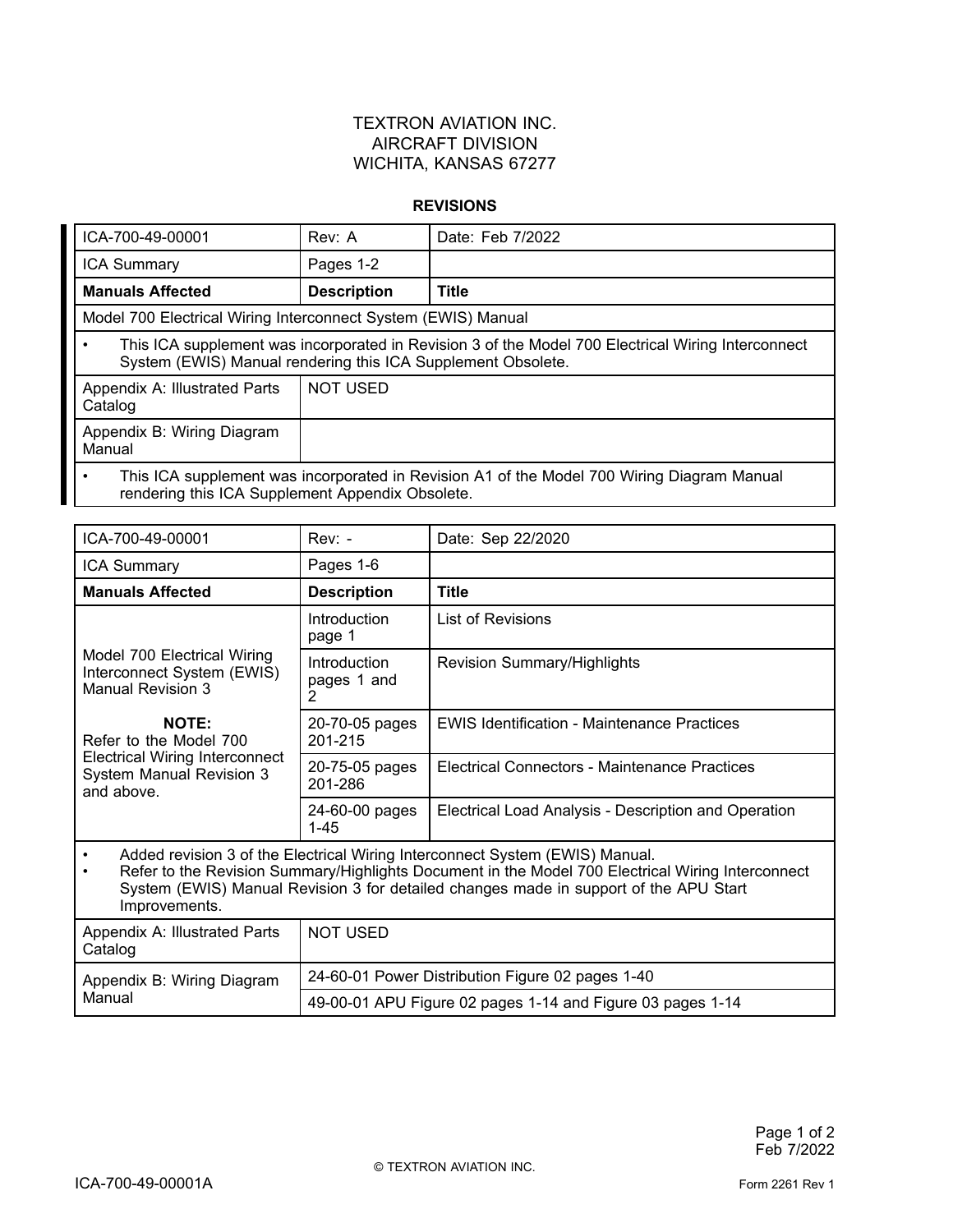#### **1. ICA Obsolescence**

A. This publication and its contents have been incorporated into the applicable manuals in the revisions noted above. Refer to the most current revision of the manuals listed above for the most up to date Instructions for Continued Airworthiness.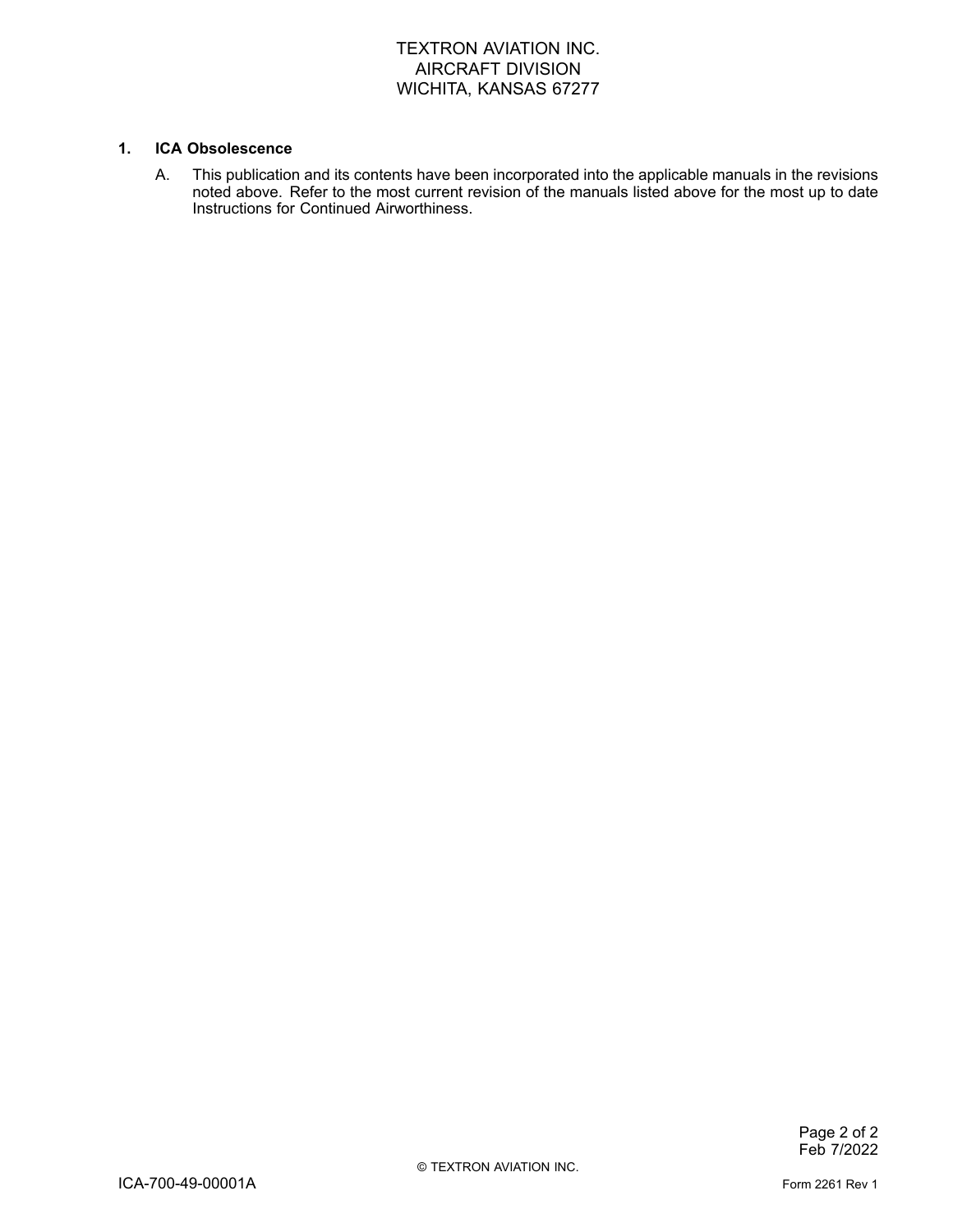## **SUPPLEMENT NO: ICA-700-49-00001A APPENDIX A: ILLUSTRATED PARTS CATALOG**

# **NOT APPLICABLE**